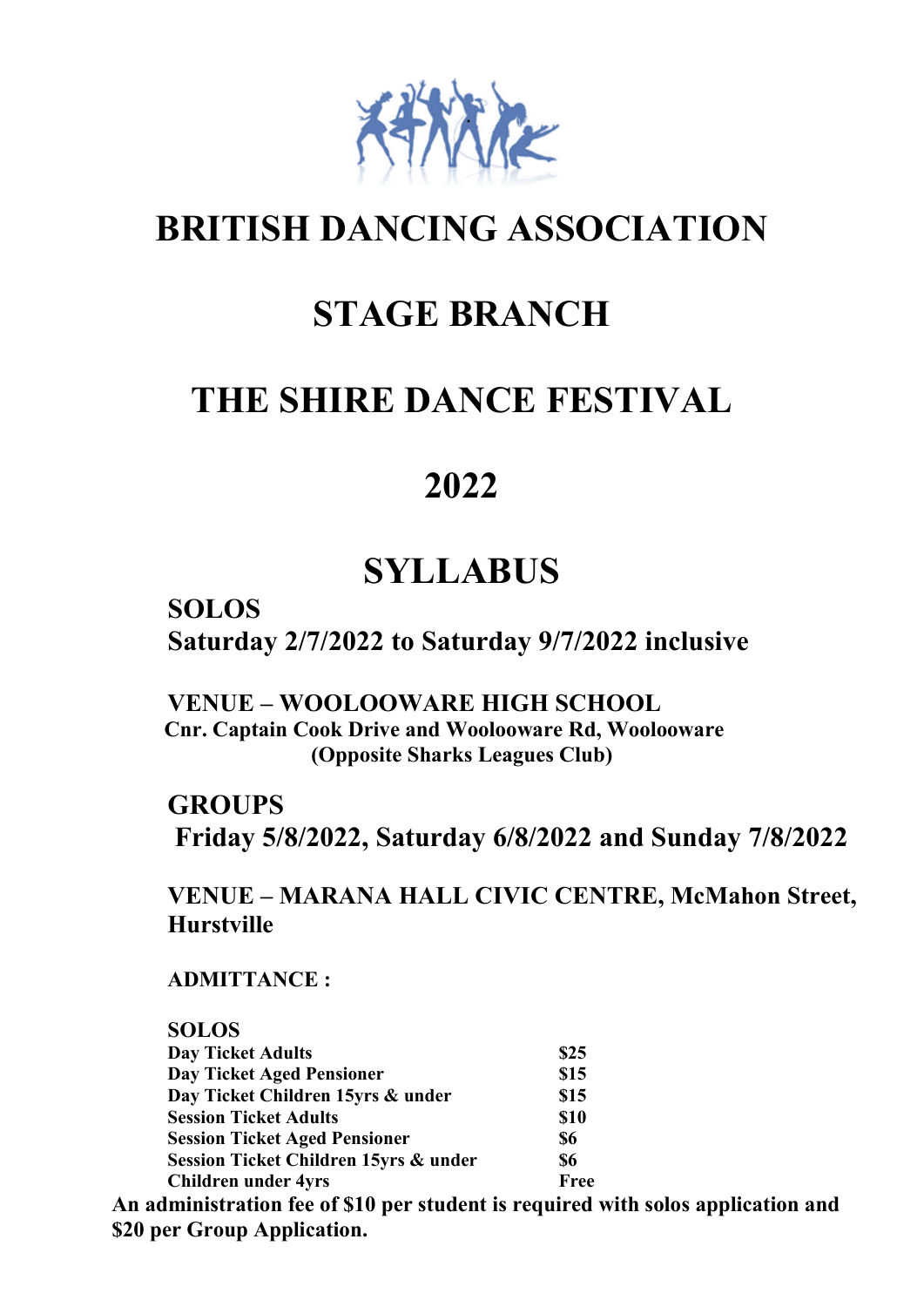## **GROUPS: DAY TICKETS ONLY**

| <b>Adults -</b>              | \$20.00 per day or part thereof |
|------------------------------|---------------------------------|
| Children -                   | \$15.00 per day or part thereof |
| <b>Age Pensioners only-</b>  | \$15.00 per day or part thereof |
| <b>Evening Session only.</b> | \$10.00 per Night after 5.00pm  |

**An administration fee of \$20 per studio for groups is required with application.**

#### **TEACHERS PLEASE NOTE!!!!**

**You are advised that entry and exit to the Eisteddfod is via the front door by ticket only. No persons will be allowed into the hall to dress children without a valid ticket. Would you please ensure that your parents are aware of this rule as there will be no exceptions. 2 Teachers only to be nominated for complimentary entry. (These nominated teachers will be issued with a named ticket on initial entry.) There will be no substitute teachers allowed. Extra teachers must pay. Note nominations can be changed prior to the eisteddfod commencing.** 

# **ENTRIES CLOSE Sunday 8th May 2022 ADJUDICATOR TO BE ADVISED Late Entries close 15 May 2022 with \$5 extra per Solo entry and \$10 per Group entry**

**Programmes: will be available to download from our website [www.bdadance.com.au](http://www.bdadance.com.au/) Early June 2022**

# **"AGE AS AT 1ST JUNE 2022"** (Solo only Eisteddfod)

# **"AGE AS AT 1ST JANUARY 2022"** (Group only Eisteddfod) NOTE- Age taken as 1<sup>st</sup> January 2022 on Eldest performer not average age

All enquiries Carol Clarke – 0411 215 078 only between 10am and 4pm daily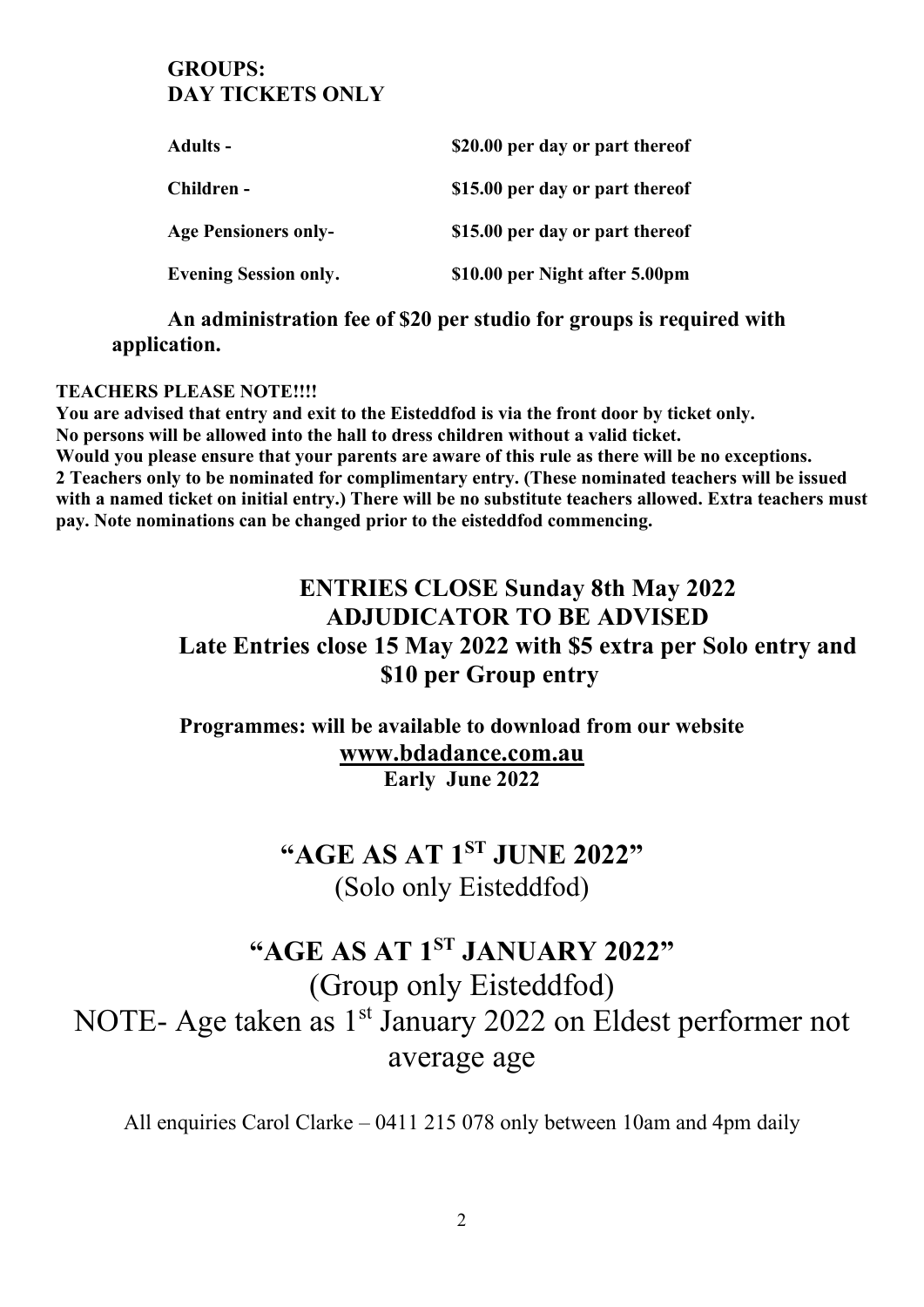

# **EISTEDDFOD ENTRY POLICY**

Conditions of entry into British Dancing Association Shire Dance Festival

In order to uphold child protection standards, we **do not permit any camera or media devices to photograph, video or film children within our venues.** By entering as a competitor or general entry into our venues you agree to restrain from doing so.

# **Together we can ensure our children are safe.**

Whilst competitors are performing on stage please remain seated and refrain from entering and moving around the auditorium.

Respectful acknowledgement of all competitors Performance(S)

Keep areas clean and tidy.

Please acknowledge, act and respect an action or direction given by volunteers and Committee Members.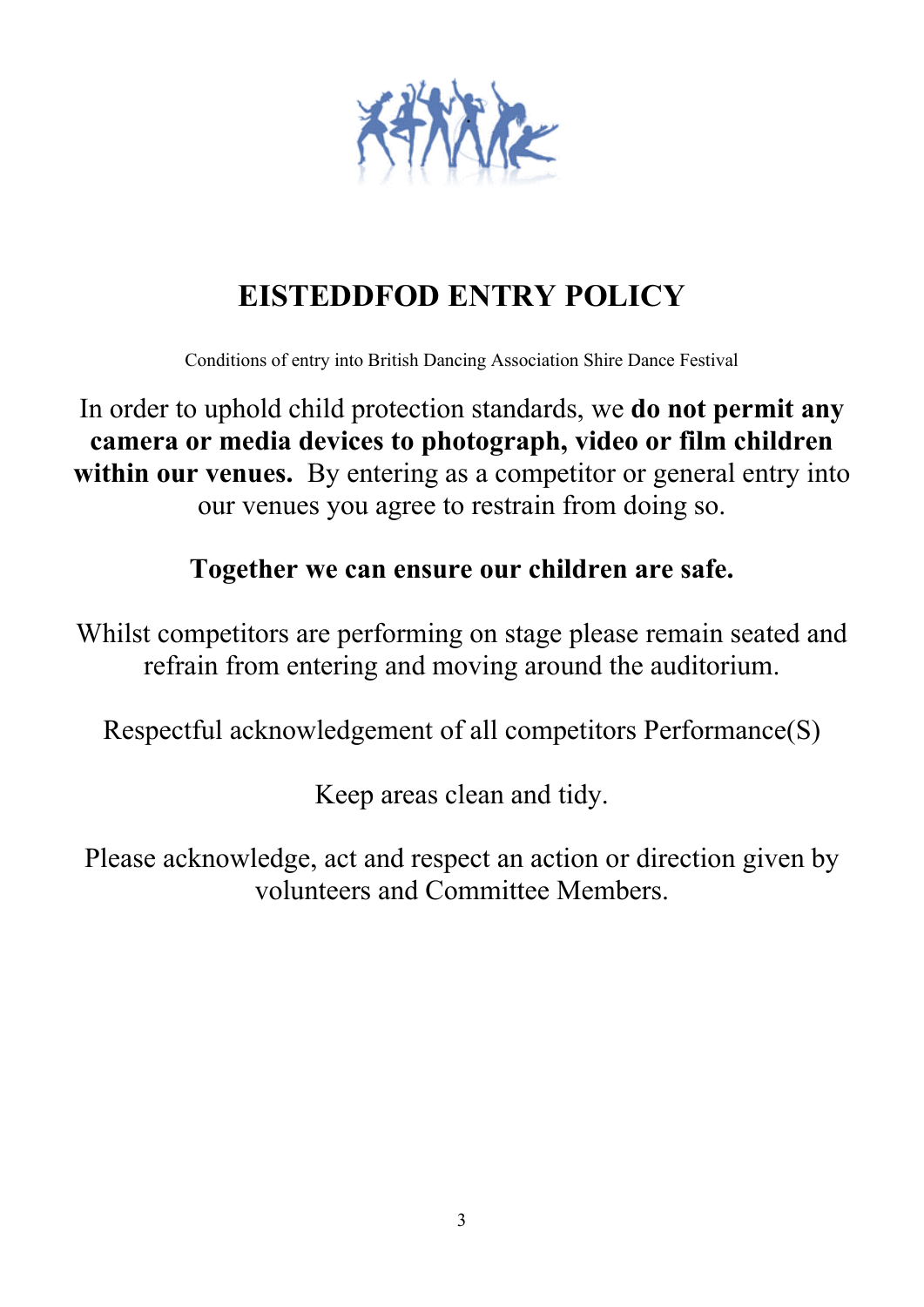# **BDA SHIRE DANCE FESTIVAL**

## **SOLO SECTIONS AND RULES CATEGORIES:**

## **(A) NOVICE**

A candidate who has not won a first prize in any Eisteddfod or Competition anywhere in that facet of dance.

EG If a competitor has won a jazz they cannot enter this facet of dance but are eligible to enter a Tap, Classical Ballet, Song and Dance etc.; if you win any Tap routine you may not enter the tap Section.

#### **AGES:**

6 years and under,7&8 ,9&10 ,11&12, 13&14,15 and Over **SECTIONS :**

Tap, Jazz, Lyrical, Contemporary, Song and Dance, Classical Ballet.

#### **(B) RESTRICTED**

A candidate who has not won a first prize in this particular section in any Eisteddfod. EG: If you win a Slow Tap or Jazz routine you cannot enter these sections again, but are eligible to enter a fast tap or any other section

#### **AGES:**

5yrs & under, 6&7 /8&9 /10&11 /12&13 /14&over.

#### **SECTIONS:**

Slow Tap, Fast Tap, Straight Tap, Jazz, Lyrical, Contemporary, Song & Dance, Classical Ballet, Demi Character and Hip Hop, Broadway Jazz

### **(C) OPEN**

This category is open to any competitor except Professional

PROFESSIONAL: - Any person who earns their sole income from performing or teaching. This does not apply to a student at College or University who is doing part- time dancing. Teachers cannot perform in Solos or Groups.

#### **AGES:**

6 years and under,7&8 ,9&10 ,11&12 ,13&14 ,15&0ver.

#### **SECTIONS**:

Song & Tap, Song and Soft Shoe, Waltz Tap, Slow Tap, Fast Tap, Straight Tap, Ensemble =  $16$ Bars Waltz, 16 Bars Slow, 32 Bars Fast, Classical Ballet, Lyrical, Contemporary, Jazz, Broadway Jazz and Hip Hop, Demi Character, National Character, Acrobatic and Variety/Musical Theatre, Neo Classical **PLEASE NOTE**: Slow tap/fast tap 4/4 time only, Waltz tap 3/4 time only.

**(D) SPECIAL NEEDS** Solo section (No Age limit) – Any style of mime or dance. **Time Limit:** 3 minutes **AGES:** Any Age

#### **(E) IMPROVISATIONS**

**AGES:**  10 /12 /13 years & over **SECTIONS** Tap, Jazz, Lyrical, Contemporary, Classical Ballet, Hip Hop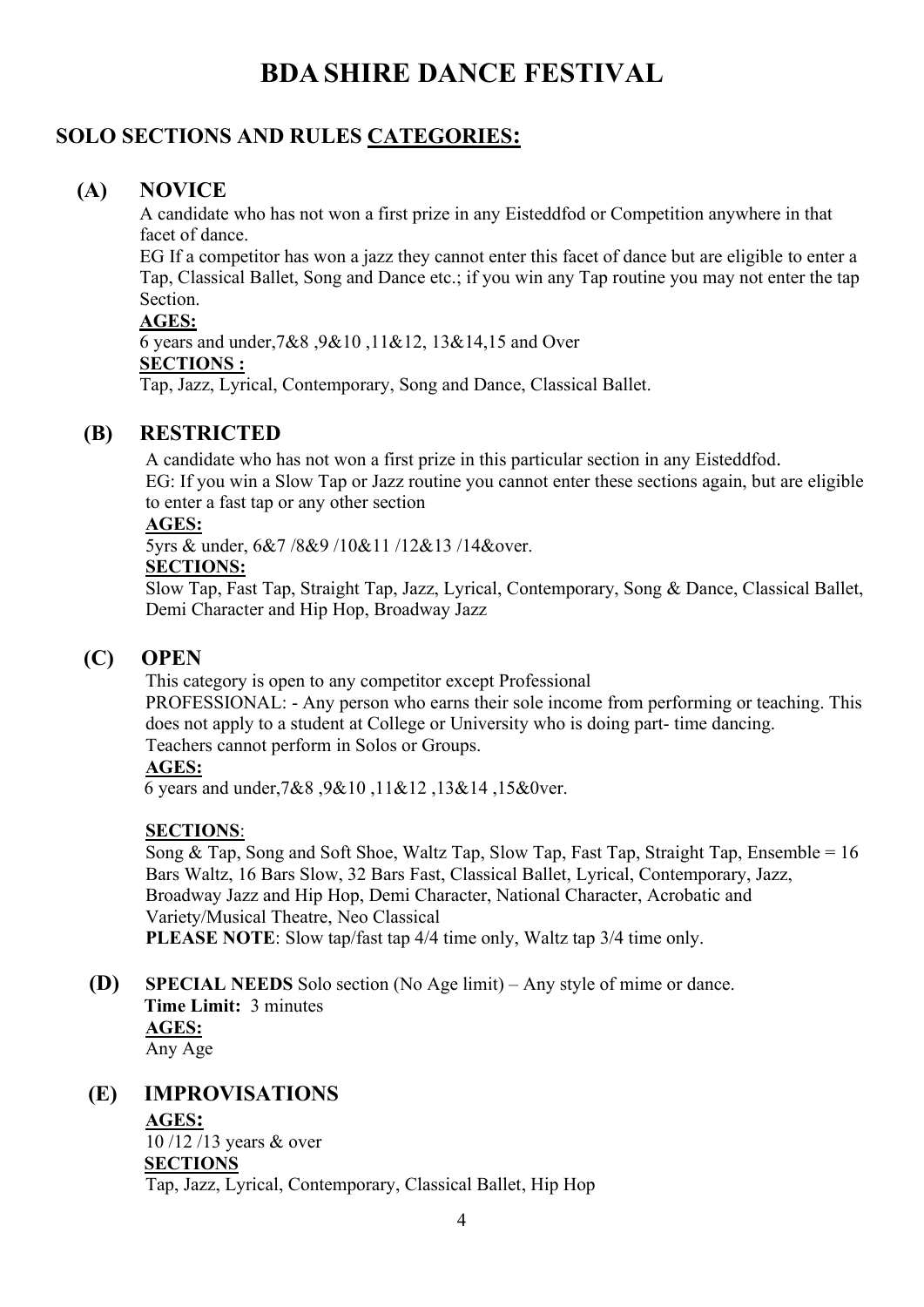## **(F) CHAMPIONSHIPS:**

To be eligible in any championships, candidates must enter and compete in that section to perform and compete in the championship. Only competitors entering and performing in Open or Restricted sections in that facet of dance are eligible. Dances may be repeated in Championship.

EG's:

**Tap Championship** – They must compete in a slow & fast tap.

**Jazz Championship** – they must compete in a Jazz or Broadway Jazz, and either a Contemporary or a Lyrical section.

**Classical Ballet Championship** they must compete in a Classical Ballet, and either a Demi Character, National Character, Lyrical or Contemporary section.

**Song & Dance Championship:** Song and Tap, OR Song and Soft Shoe Section.

#### **SECTIONS:**

| Song & Dance | $=$ Song & Tap or Song and Soft Shoe (1 Routine Only) |                                           |
|--------------|-------------------------------------------------------|-------------------------------------------|
| Tap          | $=$ A) Slow Tap                                       | B) Fast Tap                               |
| Jazz         | $=$ A) Contemporary/Lyrical B) Jazz/ Broadway Jazz    |                                           |
|              | $Classical$ Ballet $= A$ ) Classical Ballet           | B) National/Demi, Lyrical or Contemporary |

#### **AGES:**

Junior –12 years and under Senior – 13 years and over

- **(G) BABY DANCE**: 5 Years & under, any facet of dance (not song & dance)
- **(H) BABY SONG & DANCE:** 5 Years & under Song & Dance of any discipline. \*\*NB: If you win a Baby Dance you are still eligible to enter Novice Sections 6 Years and Under.\*\*

### **(I) VOCAL SOLO SECTIONS** – **Time Limit:** 3 5 MINUTES

 **SUB JUNIOR 10 years and under (A)Musical Theatre (B) Pop, Ballad or Classical**

**JUNIOR 11-12 years INTERMEDIATE 13-14 YEARS SENIOR 15 & OVER (A)Pop (B) Musical Theatre (C)Ballad (D)Classical (E) Country**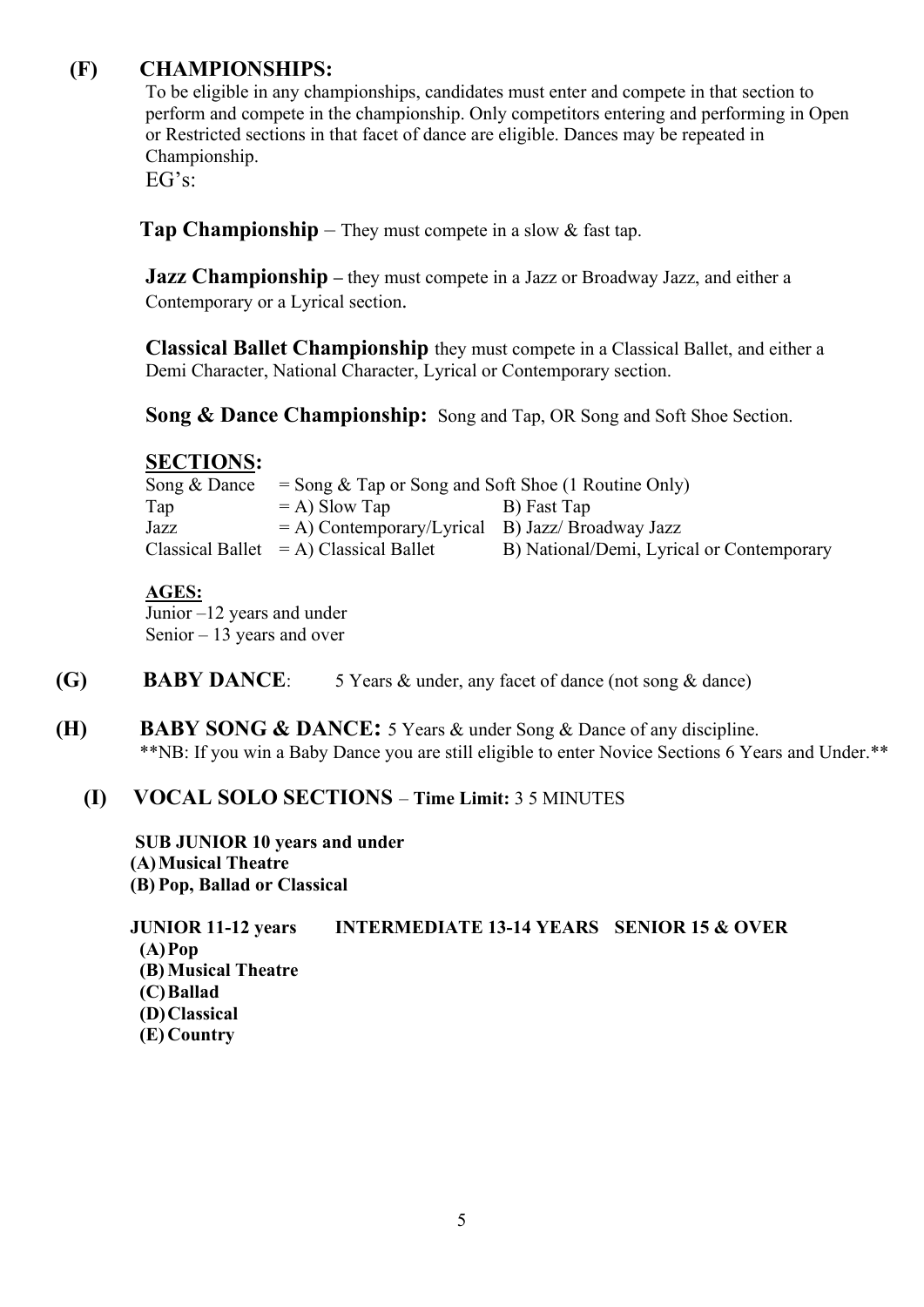#### **(J) DUO'S/TRIO'S**

 Members of a duo or trio can only dance in one age group with the same partners, but can dance in the same age group with a different partners.

EG: Tap duo 12 yrs Tap Trio 12 yrs Mary Smith (12) & Joanne Brown (12) Mary Smith (12) & Penny Green (12) & Julie Jones (12) \* **An administration fee of \$10 per duo/trio is required with entry.**\*

**SECTIONS:** Jazz, Tap, Song and Dance, Lyrical/ Contemporary, Ballet, Hip Hop & Musical Theatre Broadway Jazz  **AGES:** 8 -10-12 ,13 and over.

- **(K) STUDENT CHOREOGRAPHY** Any facet of dance **SOLO's only** (Danced in full costume, must be child's own choreography – NOT THE TEACHERS)  **Time Limit:** 2 minutes. **AGES:** 10-12-14-15 years and over.
- **(L) Repertoire** (Open sections only) (A) 12 years &under
	-
	- (B) 13 years &over

## (M) **NO VOCALS**:

 No vocals in Song Section of Song & Soft Shoe or Song & Tap. No vocals in Demi Character, National Character or Classical Ballet.

### **(N) VOCALS:**

 Vocals are allowed in Jazz, Tap, Contemporary, Hip Hop, Lyrical and Dance section, Sonly and Dances only in Song section.

**(O)** )**PRIZES FOR RESTRICTED, NOVICE & 12 YEARS AND UNDER OPEN SECTIONS** Trophies and Medals only.

### **PRIZE MONEY**: **OPEN SOLO SECTIONS 13 YEARS AND OVER**

Solos 13-14 years: 1<sup>st</sup> \$40, 2<sup>nd</sup> \$30, 3<sup>rd</sup> \$20 **Solos 15 years and over:** 1<sup>st</sup> \$50, 2<sup>nd</sup> \$30, 3<sup>rd</sup> \$20 **Junior Championships 12 and under:** 1<sup>st</sup> \$50, 2<sup>nd</sup> \$30, 3<sup>rd</sup> \$20 **Senior Championships 13 and over:** 1<sup>st</sup> \$100, 2<sup>nd</sup> \$60, 3<sup>rd</sup> \$40

## **SHOWCASE:**

| <b>JUNIOR:</b> | $1st - $200$<br>$2nd - $100$<br>$3rd - $50$         |
|----------------|-----------------------------------------------------|
| <b>SENIOR:</b> | $1^{st}$ - \$300<br>$2nd - $200$<br>$3^{rd} - $100$ |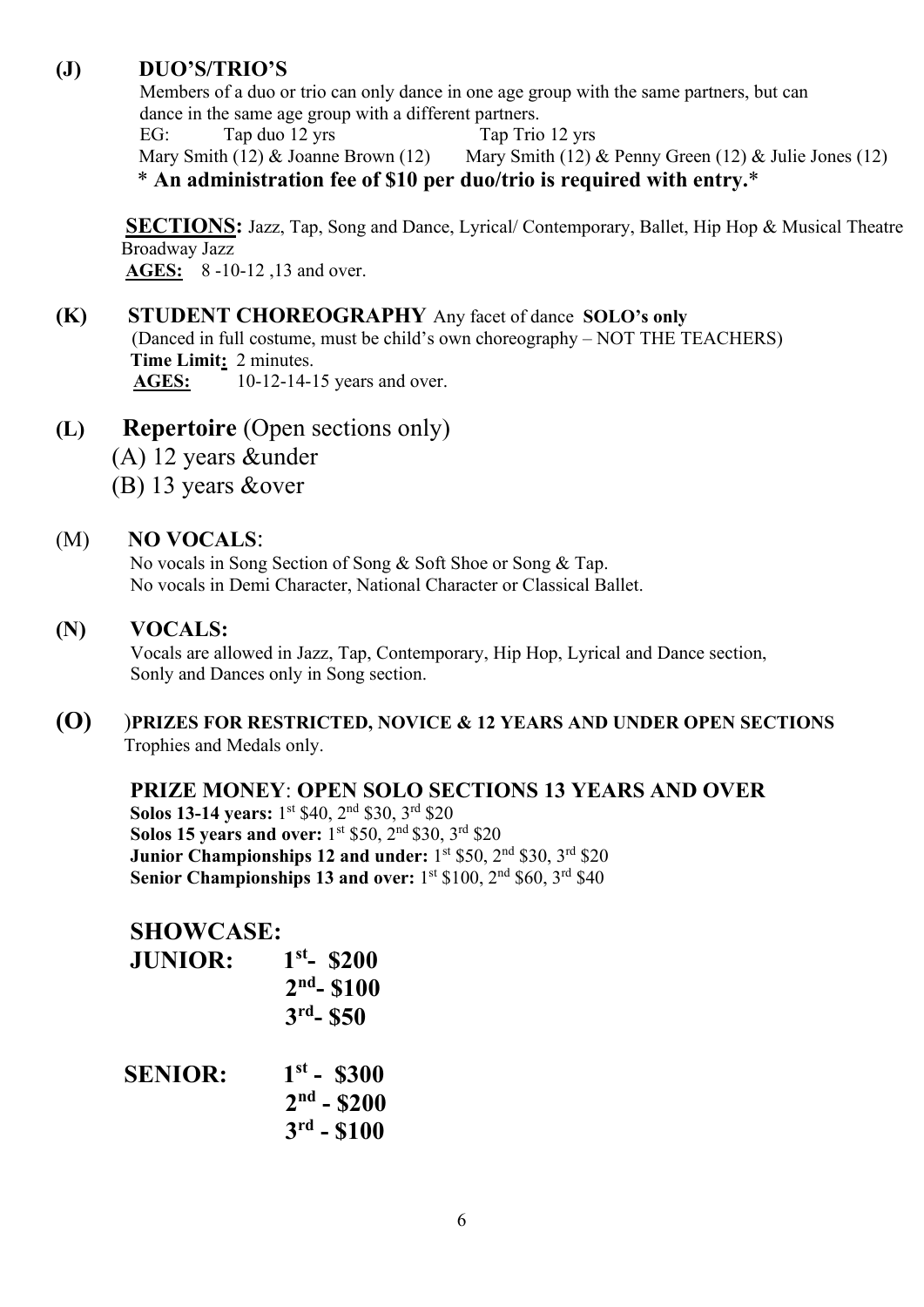# **GROUP SECTIONS AND RULES \*No curtain allowed – Blackouts only\***

#### **1. SECTIONS:**

 Song and Dance, Classical Ballet, National or Demi Character, Jazz, Lyrical, Contemporary, Tap, Musical Theatre, Hip Hop and Broadway Jazz, Neo Classical

# **AGES: TAKEN FROM THE 1ST JANUARY 2022 (Groups Only)**

 6 -8 -10 – 12- 14 – 16 – Open Age \* **An administration fee of \$20 per Groups per studio is required with entry.**\*

- **2.** Competitors may enter these sections as many times as they like. Eg. No limit on how many times you can compete in a section of the same age group. Can dance up an age but not dance down an age Groups must consist of 4 or more competitors. No Teachers allowed to dance in group sections.
- **3.** NO VOCALS in Song Section of any Song & Dance Item, Classical or Demi Character VOCALS are allowed on Jazz, Tap, Lyrical Contemporary, Hip Hop.

#### **4. Musical Theatre Revue**

This is an entertainment group, NO straight jazz or Tap Groups allowed. Singing over recorded tapes permitted. Use of microphones is permitted in these sections. Teacher has to supply own microphones.  **Time Limit:** 10 minutes

#### **5. There will be no dancing out of section in groups**

## **6. OPEN AGE LARGE GROUPS (ONLY) PRIZE MONEY**

#### **Open Age Jazz**

First Prize – Trophy, \$100 cash, placegetters Trophy.

#### **Open age Lyrical**

First Prize – Trophy, \$100 cash, placegetters Trophy.

#### **Open age Tap**

First Prize – Trophy, \$100 cash, placegetters Trophy.

#### **Open age Contemporary**

First Prize – Trophy, \$100 cash, placegetters Trophy.

#### **Open age Classical**

First Prize – Trophy, \$100 cash, placegetters Trophy.

# **7. SMALL GROUPS**

### **OPEN TO ALL STUDIOS WITH 10 OR LESS DANCERS IN GROUP**

**NB. SECTIONS:** Jazz, Tap, Lyrical, Contemporary, Classical Ballet, Hip Hop, Broadway Jazz ,Song and Dance & Musical Theatre.

(These sections will be combined with large groups if not enough entries for section.)

**Ages:** 8-10-12-14 -16 years and Open age.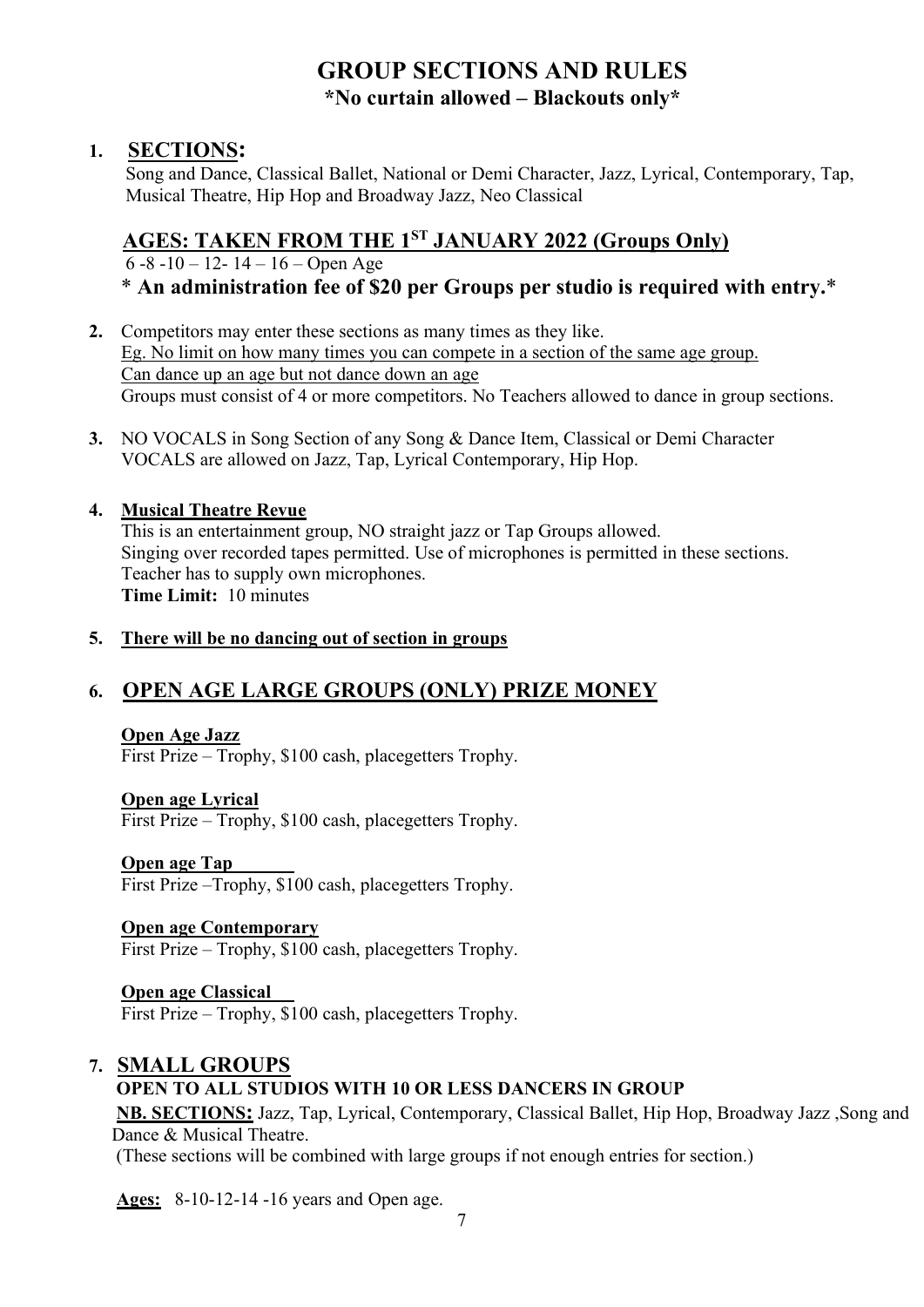#### **8. EDUCATIONAL SCHOOLS DANCE SECTIONS: ALL SECTIONS WILL HELD ON THE ONE DAY**

| <b>TIME LIMIT:</b> |                   | 5 minutes                                      |
|--------------------|-------------------|------------------------------------------------|
| <b>INFANTS:</b>    |                   | Kindergarten - year 2                          |
| <b>PRIMARY:</b>    | $\equiv$ $\equiv$ | Year $3 -$ Year 6                              |
| <b>SECONDARY:</b>  | $=$ $-$           | Year $7 -$ Year 12                             |
| <b>SECTIONS:</b>   |                   | Jazz, Musical Theatre, Lyrical or Contemporary |

 **10. SPECIAL NEEDS GROUPS SECTIONS :** Open to any selection of Song, Mime, Jazz to music, or any type of Dance

PROMPTING IS PERMITTED IF NECESSARY in special needs groups

- **11. GROUP RIBBONS : Will only be given to 12 and under Groups and all Small groups**
- **12 LATE GROUP ENTRIES \ An additional; fee \$10 is required for each group entry**

# **PLEASE NOTE 2022 Groups:**

Will be held at "Marana Hall" Hurstville Civic Centre , McMahon st., Hurstville on the Fri  $5<sup>th</sup>$ , Sat  $6<sup>th</sup>$  and Sun  $7<sup>th</sup>$  of August

# **LARGE STAGE- AMPLE ALLOCATED DRESSING ROOMS**

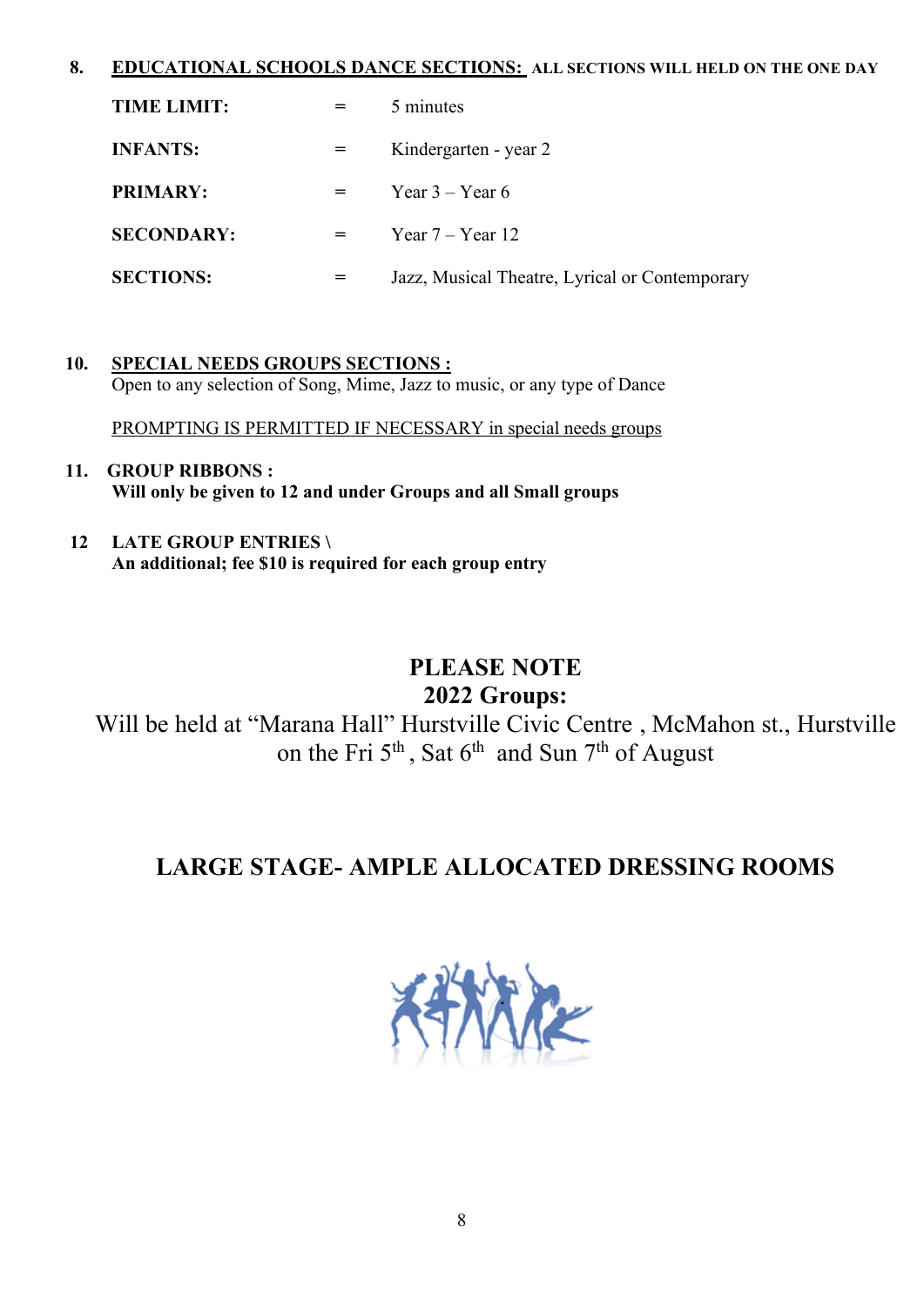# **BRITISH DANCE ASSOCIATION FESTIVAL OF DANCE GENERAL RULES**

| <b>TIME LIMITS:</b> | All Solos                   | 3 minutes   |
|---------------------|-----------------------------|-------------|
|                     | Song & Dance solos          | 4 minutes   |
|                     | Duo's & Trio's Dance        | 3 minutes   |
|                     | Duo's & Trio's Song & Dance | 4 minutes   |
|                     | Groups                      | 5 minutes   |
|                     | <b>Musical Theatre</b>      | 10 minutes  |
|                     | Song & Dance Groups         | 6 minutes   |
|                     | Special needs               | 3 minutes   |
|                     | <b>Vocal Sections</b>       | 3.5 minutes |
|                     |                             |             |

#### 2. OFFICIAL TIMERS:

Students exceeding time limits will be penalised, time allowed over must be within 30 seconds. Students will be disqualified before adjudication is given and will receive a report only. No marks will be awarded.

#### 3. DANCES:

Any student leaving a previous studio cannot perform or use that studios routines or music. No competitor can dance the same routine as another competitor in the same section.

#### 4. TAP SHOES:

Must not be worn in the hall unless covers or socks are worn.

#### 5. PROMPTING:

Competitors will be disqualified if anyone is found prompting except for Special Needs Solos and Groups and Baby dance Sections.

### 6. APPOINTED OFFICIALS

Appointed officials have full authority during Eisteddfod.

#### 7. PROTESTS/QUERIES

All protests or queries must be lodged in writing, within 30 minutes of the subject section being completed, together with a \$100 fee, if protest is upheld the \$100 will be returned, otherwise fee will be retained.

#### 8. BIRTHDAYS

Proof of birthday must be shown within two days if requested. This also includes Group Competitors.

#### 9. ADJUDICATORS DECISION:

Adjudicators decision is final, there is to be no communication with the Adjudicator except for the Official Committee.

- 10. FOOD & DRINK: Must not be taken into any dressing rooms otherwise the studio will be disqualified.
- 11. RULES: Any rule may be amended at the discretion of the Committee.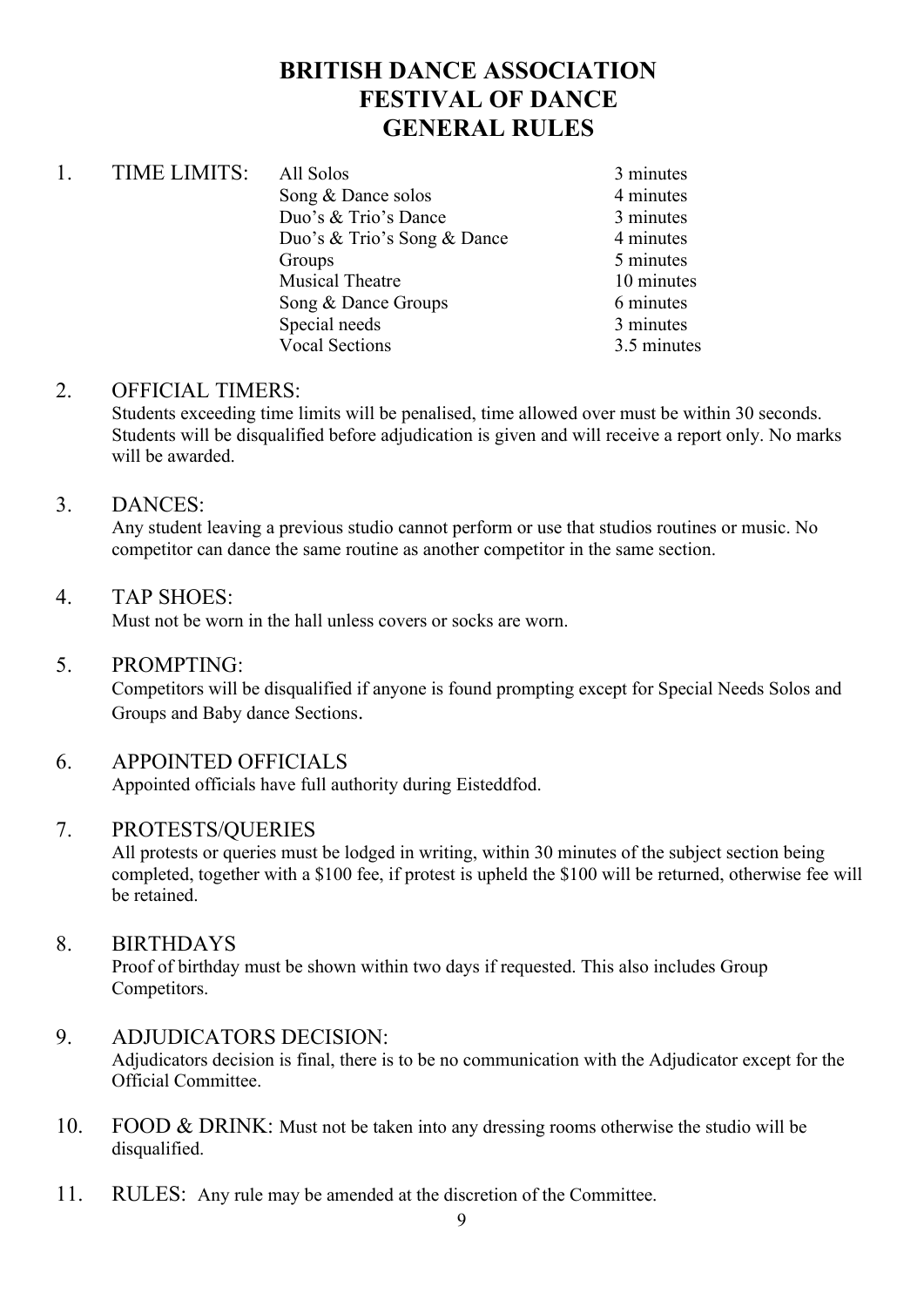#### 12. PROGRAMMES:

No changes to the programme except where it is the fault of the Committee. All Competitors must dance in order of the programme both in Solos and Groups.

#### 13. COMPETITORS:

Compete strictly in all sections at their own risk, no responsibility will be taken for any accident, injury or loss of property, this includes all persons present as well as competitors.

#### 14. TROPHIES:

All perpetual trophies remain the property of the BDA. Due to any circumstance where a student leaves the Teacher entering him/her, trophies should be returned straight away to Ms Carol Clarke. Perpetual Trophies are kept for 10 months and must be handed back to Ms Carol Clarke by no later than 30th April 2023 Tele .041 121 5078

#### 15. DVD'S:

An Official Videographer will be available to record your dances. **NO** other cameras or recording devicesare allowed to be used in the hall. This is a copyright rule, the BDA is a licensed body with APRA. Students are to provide own DVD with name clearly marked & the section you wish to have recorded, prior to commencement of section

#### 16. CD'S:OR MP3FOR FORMAT FOR MUSIC ONLY

Will be played by Officials only.

NB. Cd's and USB'S must be handed in backstage before you section commences, otherwise you will be marked absent and be unable to compete in that particular section. Cd's anD USB'S must be marked clearly with competitors name and competitors number and also if a Tag is required. **NO** responsibility will be taken by Committee if Cd's and USB'S are not numbered.

#### **CD's and USB;s should only have one track on them.**

There will be an official CD and USB box for competitors to place CD's and USB'S in, and must be collected immediately after the section has finished.

COMPETITORS MUST NOTIFY COMMITTEE IF COMMENCING ON STAGE.

#### 17. REPEATS:

There will be no repeats except for Baby Dance sections and Championships. .

#### 18. IMPROVISATIONS:

Basic plain leotard, demitard or unitard of any colour or pattern may be worn dressed up with a sequined belt or scarf around the waist, flowers or ribbon in hair.

#### 19. SONG & SOFT SHOE:

Any variety of shoe except tap.

#### 20. BACKSTAGE:

Parents are not allowed behind stage except when props are to be used. Teachers are permitted with younger age students.

#### 21. MEMORY LAPSES:

Any child who has a memory lapse in Open Sections, excluding 6 and 8 years will not be permitted to return in that particular section, but this will not stop them from qualifying for championships. They may receive a written report however no mark will be given. Novice and Restricted 10 years and under sections will be allowed to return and dance again at the end of the section, but will not be awarded a prize.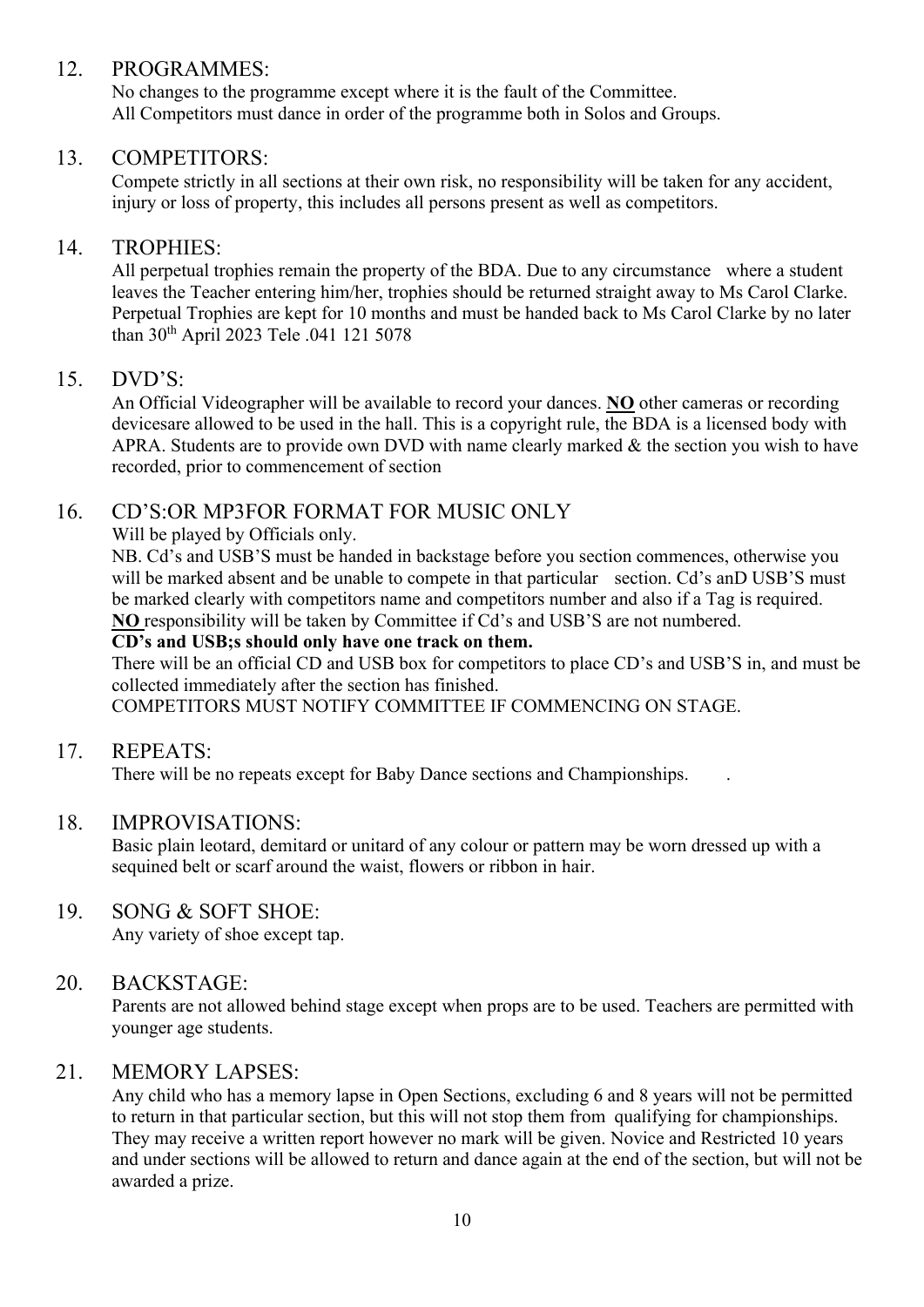#### 22. CURTAINS:

Curtains are allowed for championships only; there will be no official curtain operator this must be arranged by your own teachers.

#### 23. PROPS: To be kept to a minimum

Contestants are responsible for arranging their own props to be put on and off stage and cleaning any mess left on stage after the performance, they must not be left on the premises – the Eisteddfod Committee takes no responsibility for loss or damage. Please no messy props or loose paper. If using these items they must be completely covered and secured in plastic.

#### 24. DRESSING ROOMS:

Teachers are responsible for cleaning up their dressing rooms each day, this rule must be adhered to otherwise a \$50 cleaning fee will be charged.

#### 25. NO SMOKING:

Smoking is not permitted in any Venue, School building or School grounds.

#### 26. DANCING OUT OF SECTION

Ther**e w**ill be no dancing out of section under any circumstances.

#### 27. **AMATEURS:**

This Eisteddfod is open to Amateurs only. A Professional is defined as one who earns a major part of their income from performance

#### 28. **SHOWCASE**: (*This section will be held on the final day of the eisteddfod)*

To be eligible to compete in the showcase you must have entered and performed in 2 Open or Restricted /Solo Dance sections, winning at least one of these sections. Competitors who qualify must do their winning routine. (a choice if you win more than one) Championships are included but only as one section.

JUNIOR: 12 & under 1<sup>st</sup> \$200 plus Trophy,  $2<sup>nd</sup>$  \$100 plus trophy,  $3<sup>rd</sup>$  \$50 plus trophy. SENIOR:13 & Over 1<sup>st</sup> \$300 plus trophy, 2nd 200.00 plus Trophy,  $3<sup>rd</sup>$  \$100 plus trophy

#### 29**. SAFETY:**

Every care will be taken for the Competitors safety, but the Committee will not be responsible for any injuries sustained by any Competitor during the Eisteddfod.

#### 30.**. INSURANCES:**

All Principals of Dance Schools must submit a copy of their current Dance School insurance policy with their entries. Policy must be current at the time of the Eisteddfod**.**

31**.** Mobile phones, I Pads and any electronic devices are to be switched to silent at all times in all Venues.

#### 32. **No dates or times will be given out over the telephone regarding your children's entries, they will be in programme available on line approx. 4 weeks before the Eisteddfod starts, on:- Website:- [www.bdadance.com.au](http://www.bdadance.com.au/)**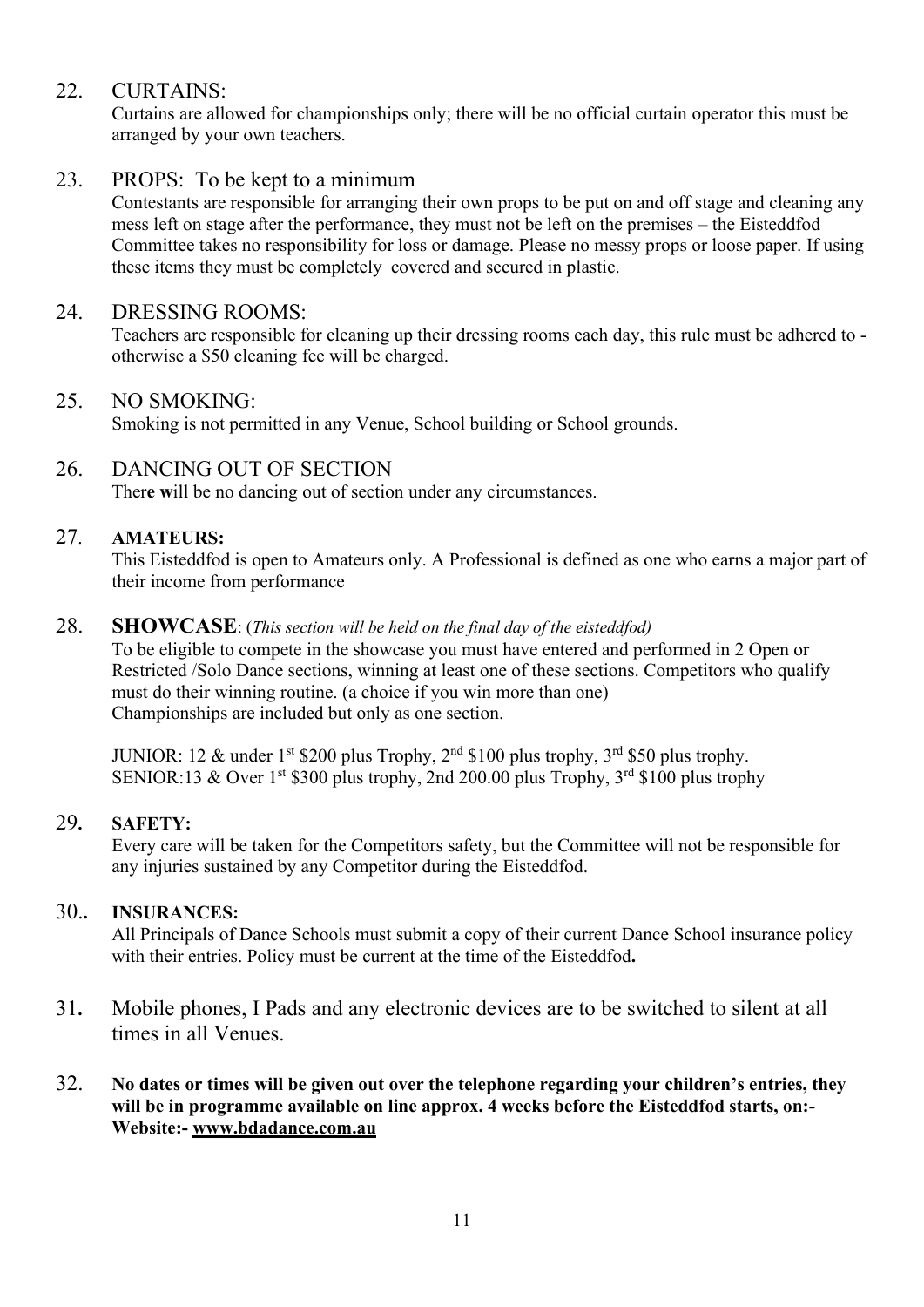33. IF TIME PERMITS:

We will strive to do same age groups on one day, but, sometimes this does not happen as sections have to be combined

34. COVID 19 standards (if applicable)

All recommended COVID standards will be adhered to and your cooperation is appreciated.

# **COMMITTEE 2022**

**President – Grace Lister Secretary - Carol Whittaker Treasurer – Carol Clarke Committee Sandra McKenzie Gai Cardin Judy McCabe Jodie Challenor**